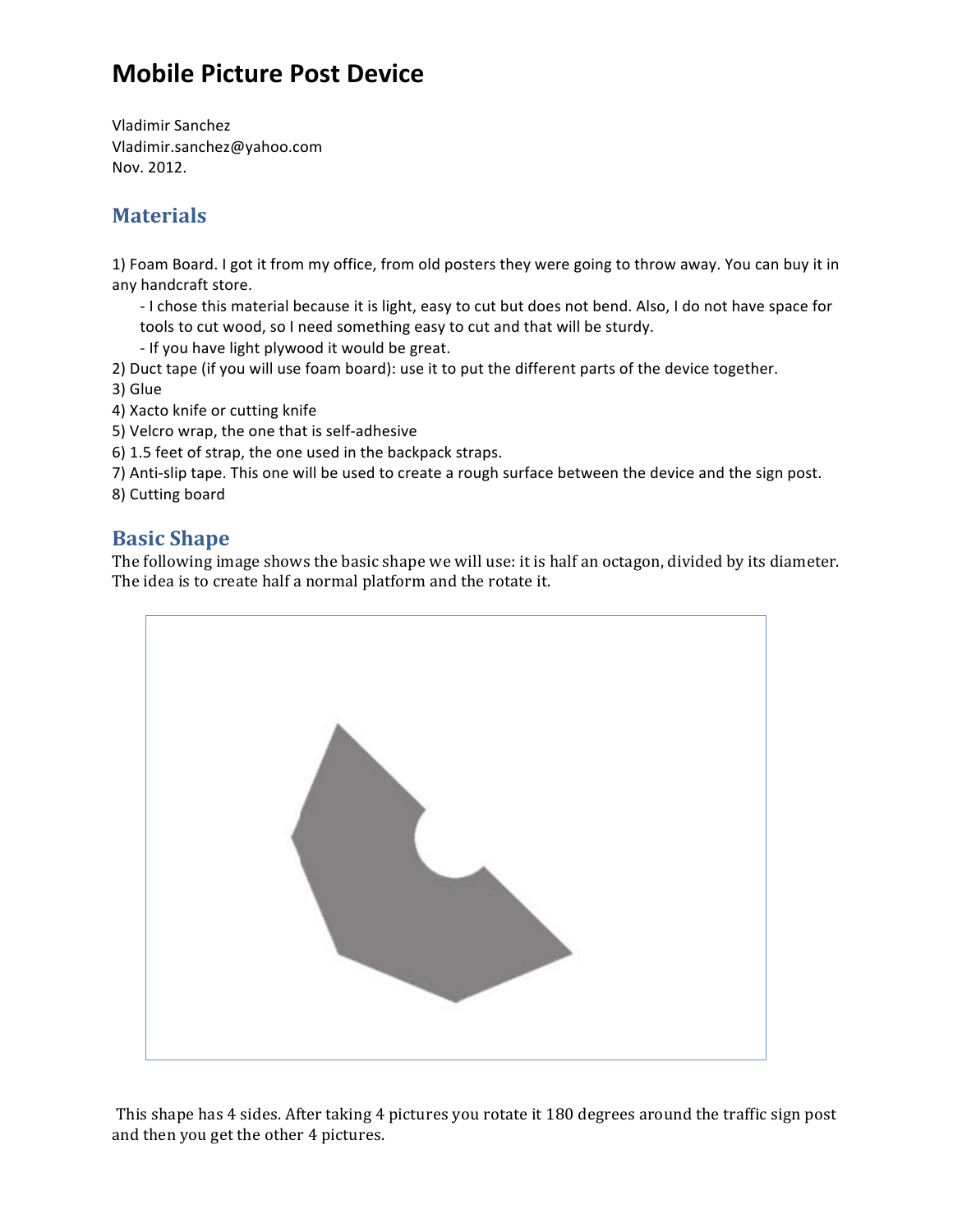The central circle will be half a circle, with the radius of the traffic sign post.

#### **Parts**

#### My prototype uses:

- A) 3 pieces of 9 inches in diameter
- B) 9 pieces of 5 inches in diameter



## **Building It**

- 1) Calculate the diameter of the traffic sign post
	- a) Use a flexible metric tape or a piece of paper and measure the circumference of the traffic sign.
	- b) Using basic geometry, the circumference (C) is  $C = 2\pi r$ , then  $r = \frac{C}{2\pi} = \frac{C}{2*3.14}$
	- c) Please add 1/64 inches more to the found radius, to allow space for the duct tape, or "just in case". Later you can add duct tape to make a better fit with the post.
- 2) Cut the pieces from the selected material.
- 3) Put together the 3 bigger pieces and wrap them with duct tape. You will be surprised how sturdy 3 layers of foam board can be when put together.
- 4) Put 3 of the smaller pieces and wrap them in duct tape. This group will be set on top of the bigger piece, to make the place where you set the camera back.
- 5) Put the other 6 smaller pieces together and wrap with duct tape. This group will be put on the bottom of the bigger piece and will be used as support against the post to avoid the top part to fall because of the weight of the camera.
- 6) Use glue to put the pieces together, aligned by the inner circle.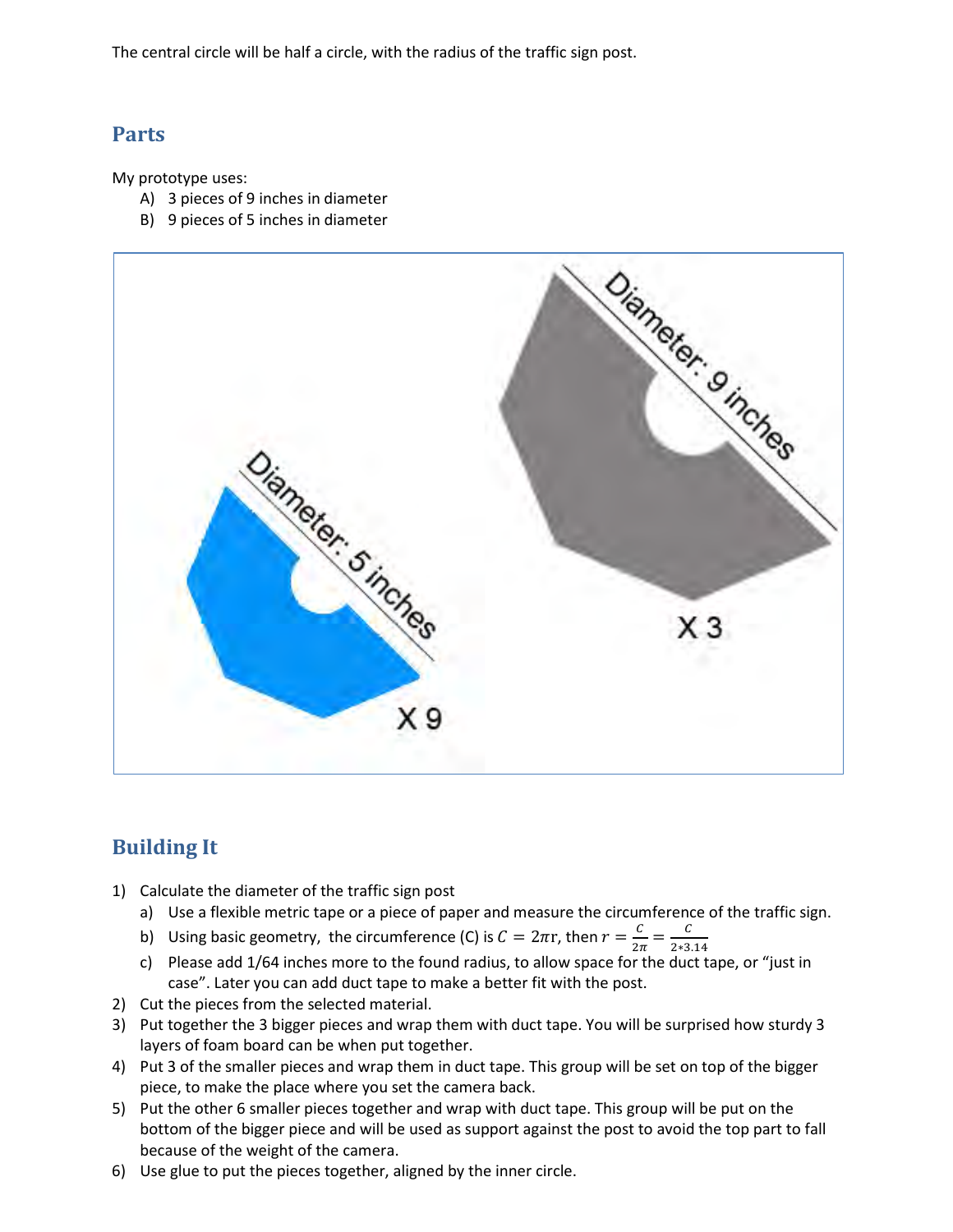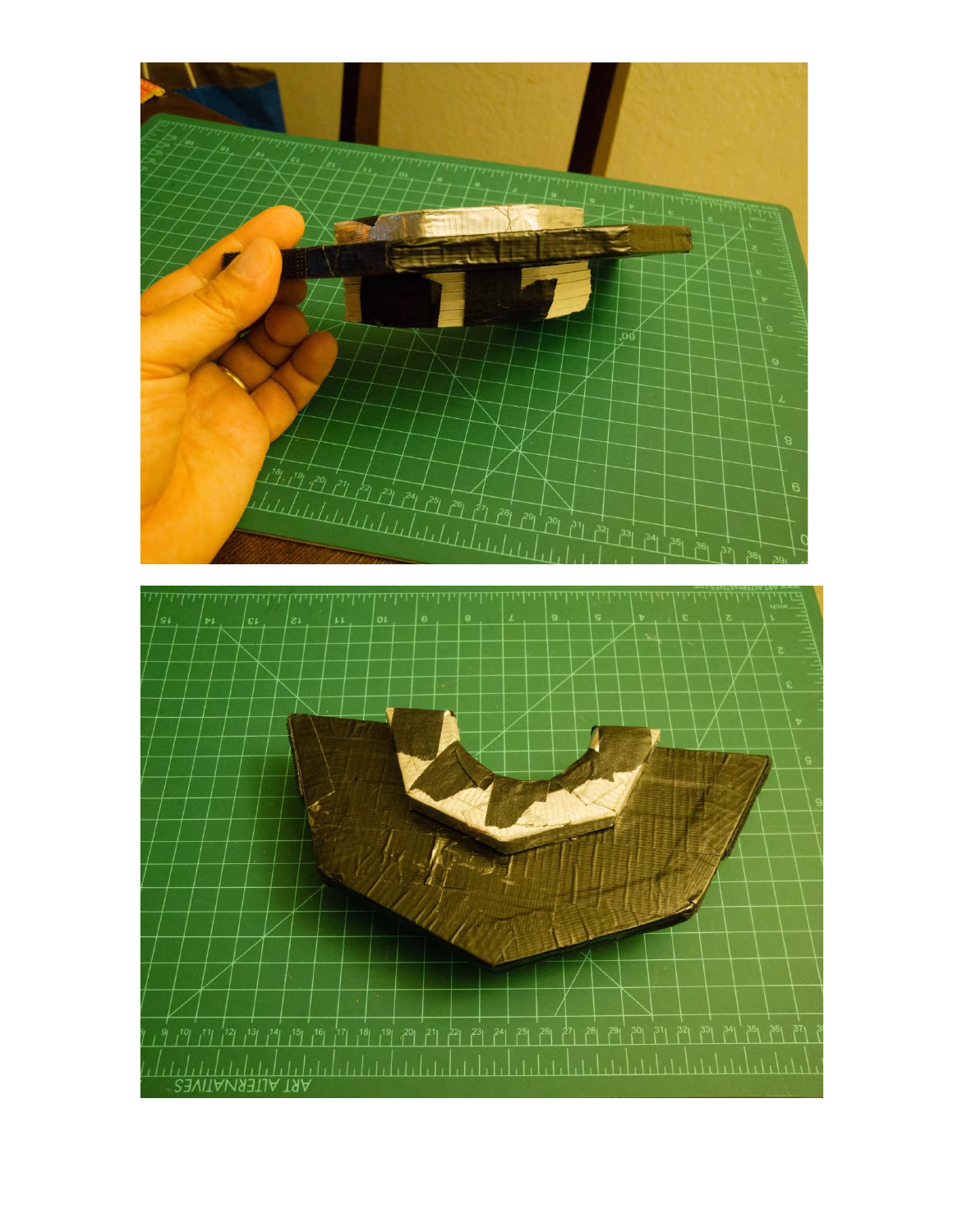

- 7) Let's put the Velcro in the device as a fastening belt, to set it around the post.
	- a) Put the hard part, not the "hairy and soft" part, on the external borders of the big piece.



b) Cut a piece of around 15 inches of strap. Put the "hairy and soft" part of the Velcro on the tips of this strip.